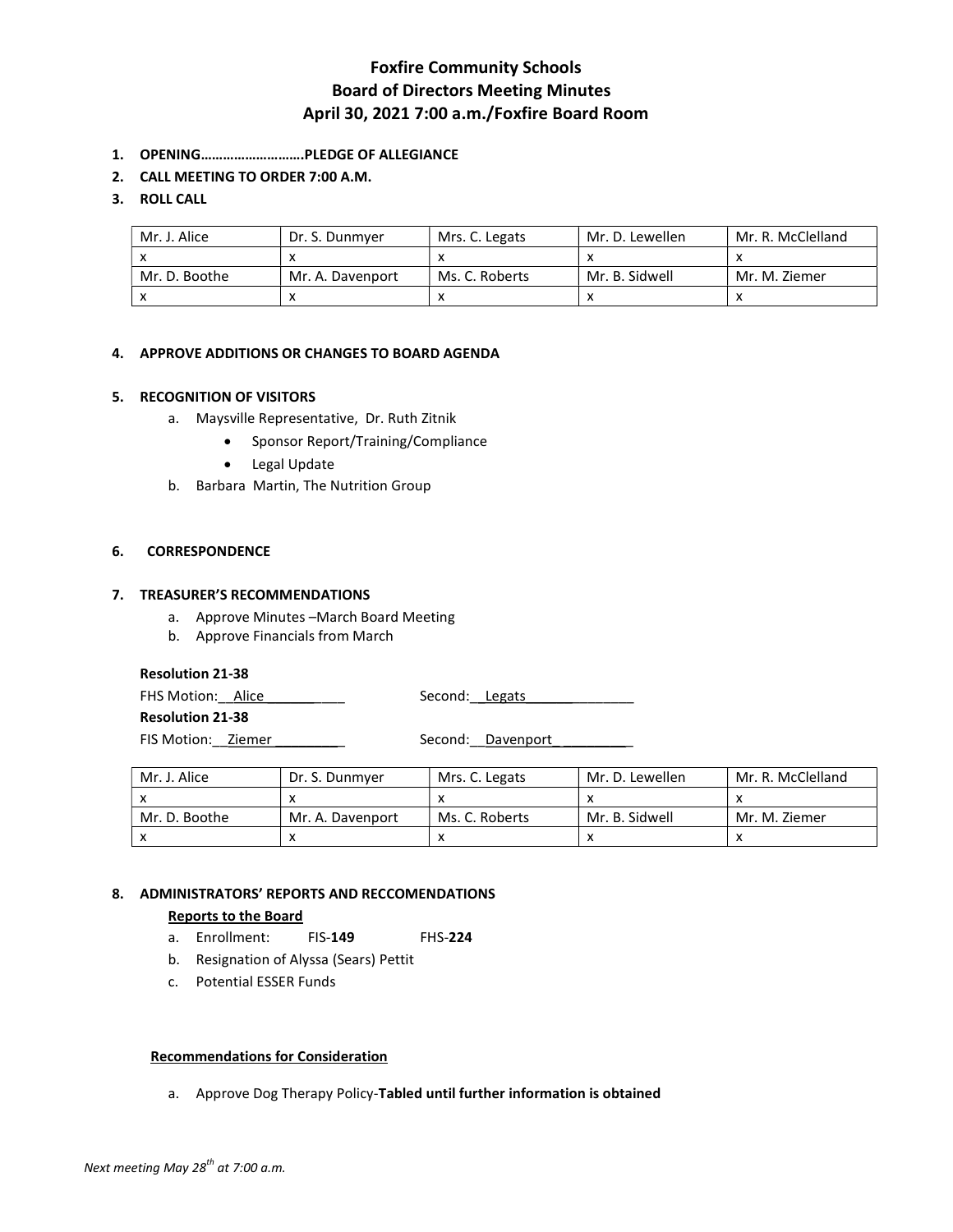# Foxfire Community Schools Board of Directors Meeting Minutes April 30, 2021 7:00 a.m./Foxfire Board Room

| <b>Resolution</b> |         |
|-------------------|---------|
| FHS Motion:       | Second: |
| <b>Resolution</b> |         |
| FIS Motion:       | Second: |

Mr. J. Alice | Dr. S. Dunmyer | Mrs. C. Legats | Mr. D. Lewellen | Mr. R. McClelland Mr. D. Boothe | Mr. A. Davenport | Ms. C. Roberts | Mr. B. Sidwell | Mr. M. Ziemer

# 9. EXECUTIVE SESSION (If needed)

WHEREAS boards of education and other governmental bodies are required by statute "to take official action and to conduct all deliberations upon official business only in open meetings, unless the subject matter is specifically excepted by law";

WHEREAS "the minutes need only reflect the general subject matter of discussion in executive sessions"; and WHEREAS the members of a public body may hold an executive session only at a regular or special meeting for the sole purpose of consideration of any of the matters set forth below.

NOW THEREFORE BE IT RESOLVED under the provision of ORC 121.22, the board hereby enters executive session for the reason(s) herein stated:

**\_\_\_\_** Personnel matters

- \_\_\_ Appointment of employee(s) (reemployment)
- \_\_\_Promotion or compensation
- \_\_\_ Dismissal, discipline, or demotion of employee(s) or student(s)
- \_\_\_ Investigation of charges or complaints of employee(s) or student(s)

**\_\_\_\_\_** Purchase or sale of property

**\_\_\_\_** Conference with an attorney

\_\_\_\_\_ Preparing for, conducting, or reviewing negotiations or bargaining

\_\_\_\_\_ Matters required by federal law or state statutes to be confidential

\_\_\_\_\_ Specialized details of security arrangements

Time Entered: \_\_\_\_\_\_\_\_\_\_\_\_\_

Time Exited: \_\_\_\_\_\_\_\_\_\_\_\_\_

Resolution

FHS Motion:\_\_\_\_\_\_\_\_\_\_\_\_\_\_\_\_\_\_\_ Second:\_\_\_\_\_\_\_\_\_\_\_\_\_\_\_\_\_\_\_\_\_\_

Resolution

FIS Motion:\_\_\_\_\_\_\_\_\_\_\_\_\_\_\_\_\_\_\_ Second:\_\_\_\_\_\_\_\_\_\_\_\_\_\_\_\_\_\_\_\_\_\_

| Mr. J. Alice  | Dr. S. Dunmyer   | Mrs. C. Legats | Mr. D. Lewellen | Mr. R. McClelland |
|---------------|------------------|----------------|-----------------|-------------------|
|               |                  |                |                 |                   |
| Mr. D. Boothe | Mr. A. Davenport | Ms. C. Roberts | Mr. B. Sidwell  | Mr. M. Ziemer     |
|               |                  |                |                 |                   |